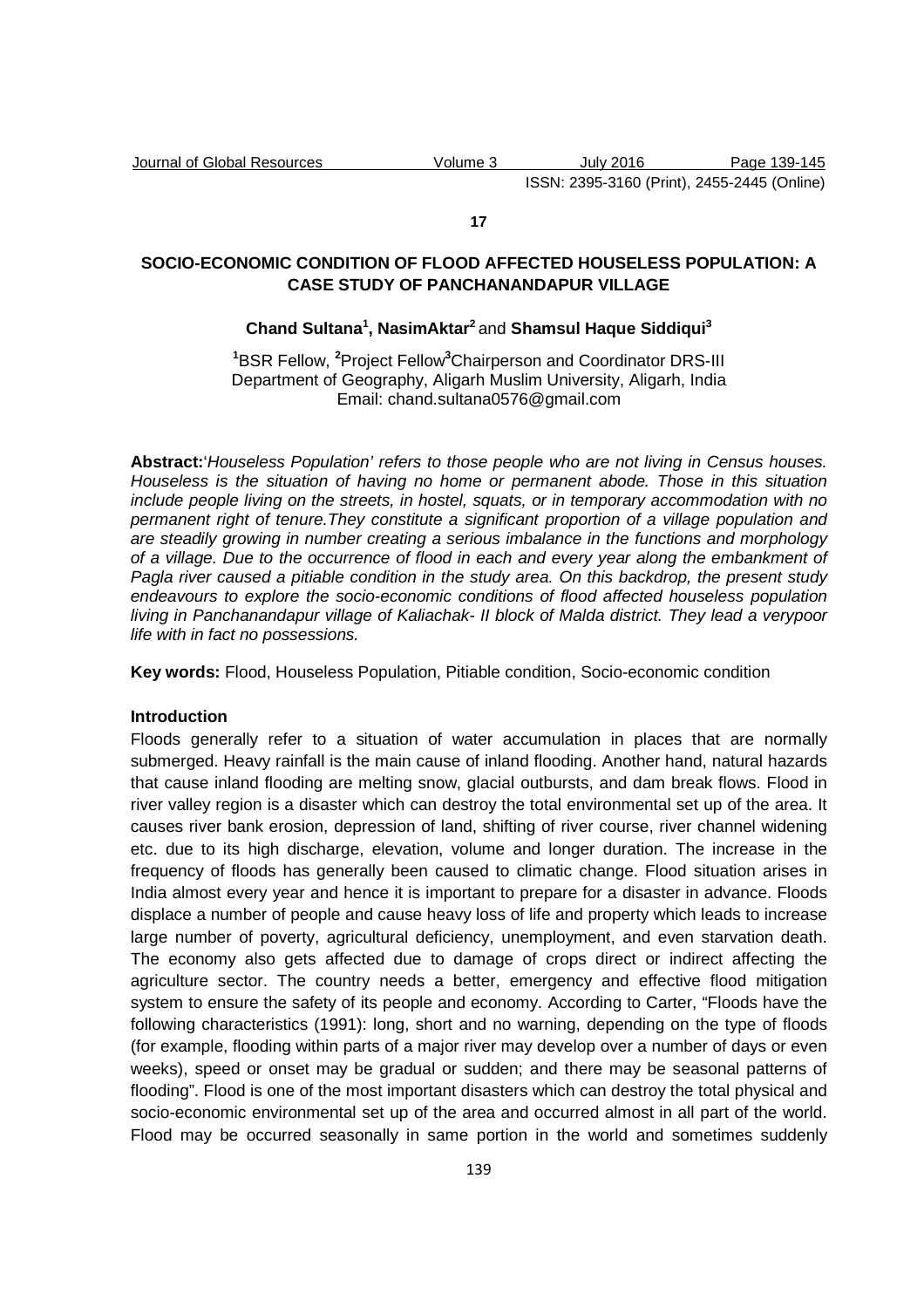occurred in the world due to physical phenomena and human factors.Several villages under Kaliachak-II were submerged as water gushed in a wide breach in the study area, a district official said. Most parts of Panchanandapur village were flooded as Ganga and Paglariver merge nearby areas and create the situation from 'extreme danger' to 'danger' mark along the areas.

The Census of India defines "houseless population" as the person who are not living in Census houses. Houseless is the situation of having no home or permanent abode. Those in this situation include people living on the streets, in hostel, squats, or in temporary accommodation with no permanent right of tenure. Census enumerators are instructed to take note of the possible places where the houseless population is likely to live such on the roadside, pavements, in Hume pipes, under staircases or in the open, temples, mandaps, platforms and the likes. They are described variously as homeless, houseless roofless, shelter less people and pavement dwellers. Problems of reliable estimation and clear definition of houseless population are encountered in the surveys conducted for Indian cities. The lack of universally agreed definition of houseless in most countries allows policy makers to forget about houseless people, who live desperately hard lives with no shelter or social security's protection, and sustaining cities with their cheap labour. They lead a very poor life with in fact no possessions. Often, the homelessness is caused by multiple and interrelated physical, social, economic, political and environmental factors. With a population of well over 1.2 billion people, India is the second most populous nation in the world. The total houseless population in 2001 is 1,943,476 (0.19 per cent) which is decreased by 1,772,889 (0.15 per cent) in 2011. India's per capita income, although rising, rank's 124 in the world.

West Bengal share 7.56 per cent of houseless population among the states and union territories of India. Left bank erosion of the Ganges upstream of Farakka Barrage has rendered nearly 4.5 lakh people homeless in Manikchak, Kaliachak I, II and III and Ratua blocks over the last three decades of the past century. The worst hit area is between Bhutnidiara and Panchanandapur in Kaliachak II block. According to the Ganga Bhangan Pratirodh Action Nagarik Committee 750 sq. km area was lost in 30 years in the Manikchak and Kaliachak areas. Panchanandapur village was worst affected as Ganga and Pagla river merged which compels the people of this village to become houseless.

#### **Objectives**

The major objectives of this study are:

- To analyse the impact of flood in the socio-economic condition of houseless population.
- To suggest some remedial measures.

### **Database and Methodology**

The present work is based on empirical study. It examines the socio-economic condition of the houseless population. Respondents have been selected from the different location of the Panchanandapur village of Kaliachak-II block of Malda district. The survey was carried out during the months of June-July, 2015. Data was collected through interview schedule. For this 100 houseless respondent were interviewed in the different parts of the village. After collection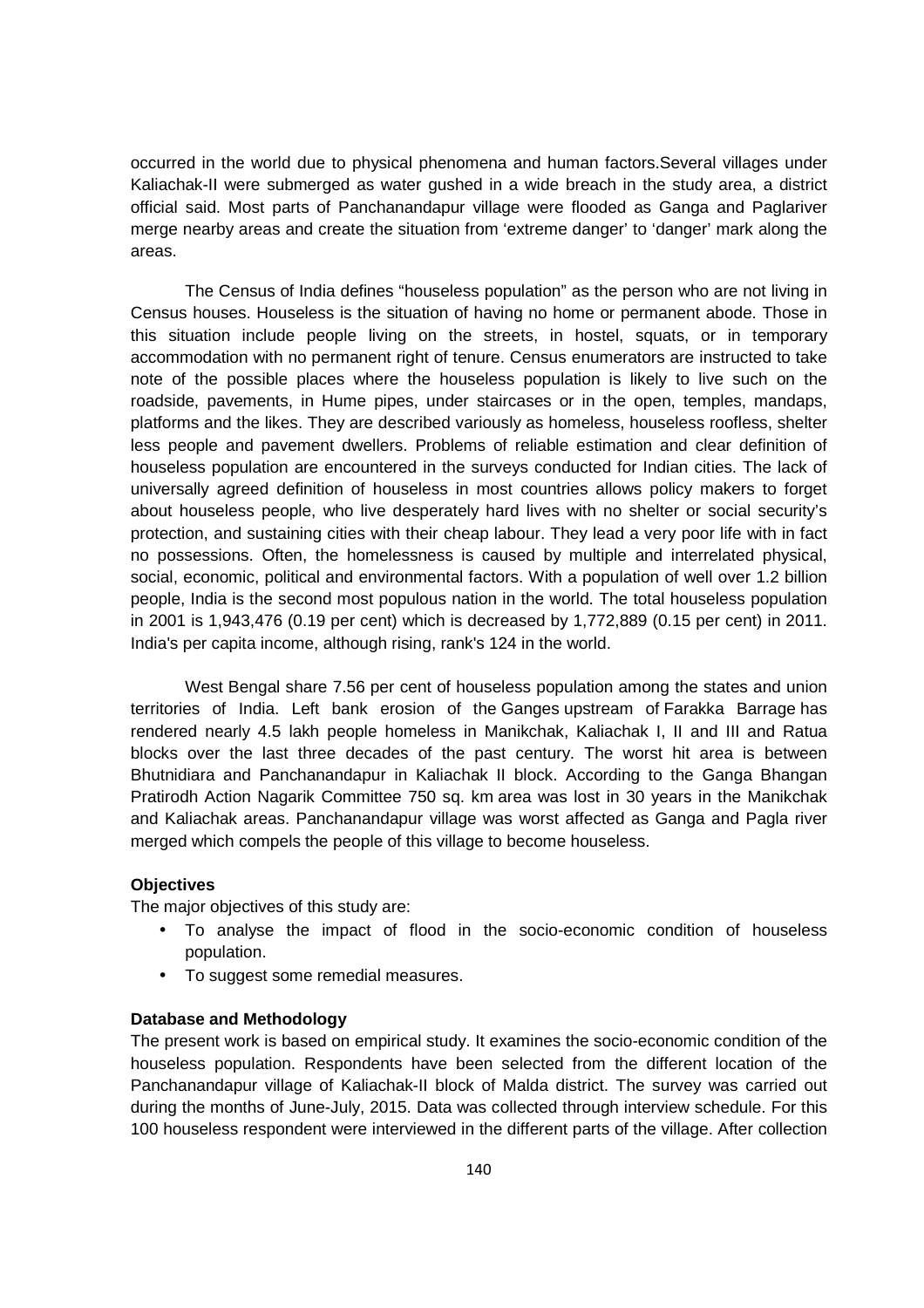of data, for the purpose of data analysis the frequencies of the responses of the houseless population were conducted and percentages were calculated through simple statistical methods. After that the data were converted into tabular form. With the help of this table the statistical diagrams have been drawn.While selecting the sample, two points were kept in mind firstly, they have different occupations, and secondly, their income level varies.

### **Study Area**

Panchanandapur village is popularly known among the villages of Kaliachak –II block of Malda district of West Bengal. According to the census of village have 26358 of total population, in which the total male population is 13512 and female population is 12846. In this village the total literate population is 13578, in which 7694 and 5884 male and female persons are literate respectively. In Panchanandapur village the total number of illiterate persons are quite high i.e. 12780, in which the male illiterate is 6962 and female illiterate is 5818. The total worker persons in Panchanandapur village is 11167, in this 6827 and 4340 are the male and female worker population respectively (Census 2011).



### **Fig.1: Location Map of Study Area**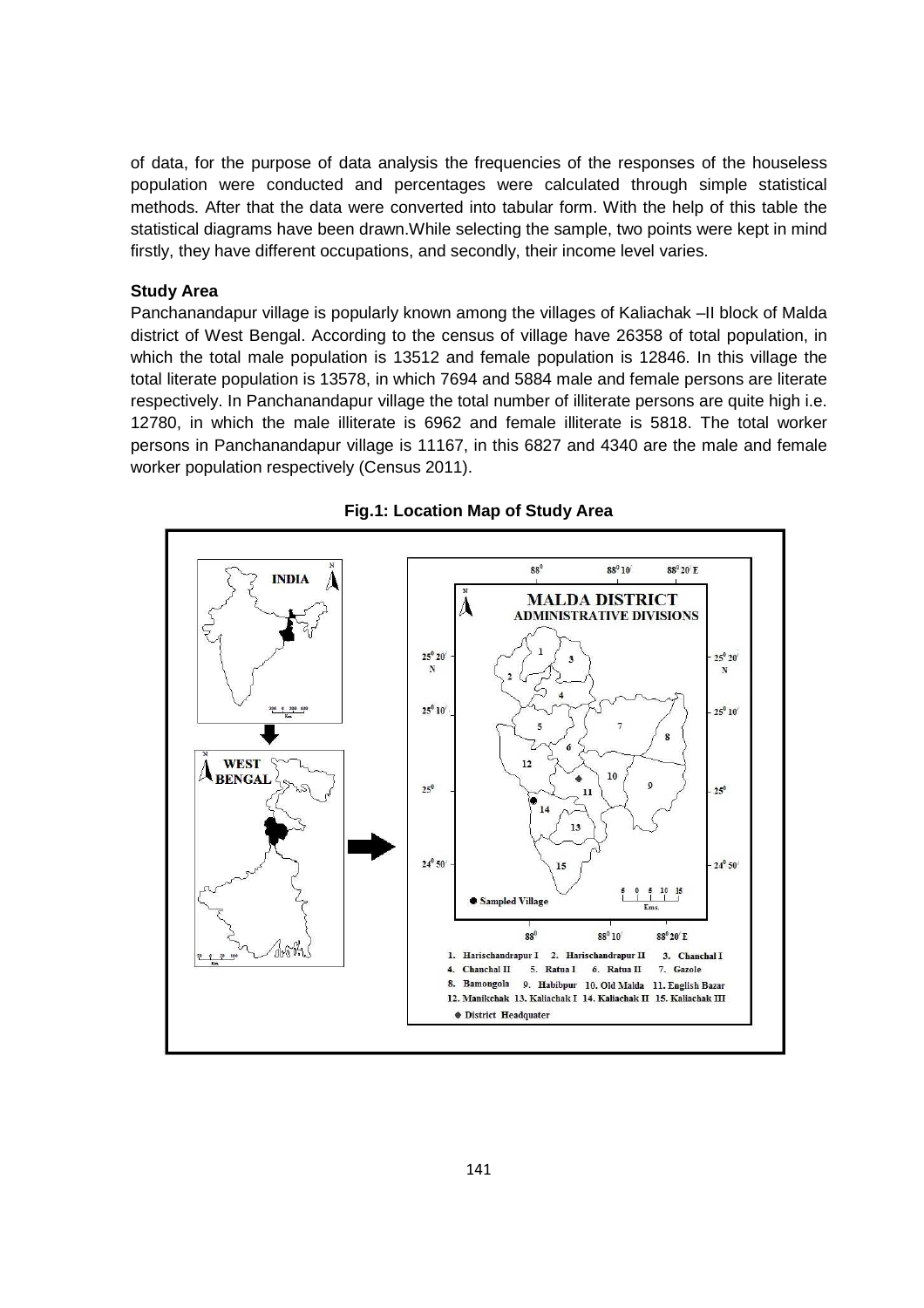#### **Discussion:**

### **Socio-Economic Condition**

The present study examines the status of flood affected houseless population in Panchanandapur village of Kaliachak- II block of Malda district. This is an important matter as it reflects condition under which houseless have live in this village. Firstly, we sketch a profile of houseless covering their age, sex, and literacy standard. This is followed by a study of their nature of work, income etc.

### **Age - Structure**

Table 1reveals the houseless population of Panchanandapur village has been classified into five categories on the basis of age group. This table shows that 20 per cent of the respondents lie below the age-group of 20 years, 18 per cent of the respondents fall in the category of 21- 30 years, 27 per cent and 15 per cent respondents fall in the category of 31-40 years and 41- 50 years respectively. On the other hand 20 per cent of the respondents fall in the age-group of more than 50.

| <b>Age Group</b> | Percentage | <b>Sex-Composition</b> | Percentage |
|------------------|------------|------------------------|------------|
| $20$             | 20         | Male                   |            |
| $21 - 30$        | 18         | Female                 | 29         |
| $31 - 40$        |            | <b>Marital Status</b>  | Percentage |
| 41-50            | 15         | Married                |            |
| >50              |            | Unmarried              | 27         |

Source: Based on Primary Survey, June-July, 2015

Table 1 depicts the percentage distribution of sex composition of respondent in this village. It is clear from this table that about 71 per cent male respondents found during survey, but the percentage of female respondents were 29 per cent which is less than half of the percentage of male respondents.

## **Marital Status of the Respondents**

Table1and figure 4 shows the distribution of marital status of respondents. About 73 per cent respondents are married and 27 per cent are unmarried. The persons who were married migrated to the town in search of employment because they have lots of responsibility towards their family members. Unmarried persons only earn for themselves and spend it only on their food, entertainment, bidi, cigarette etc.

## **Educational Status of the Respondents**

From table 2.it is clear that the educational attainments among the sampled homeless dwellers are extremely poor on an average, only 20 per cent of them are literate as they avail very less amount of Government facility to get educate as we find that 80 per cent of respondent are illiterate. Due to illiteracy, houseless does not find better employment. They engaged in bidi making, rickshaw pulling, tea selling, lumbering etc.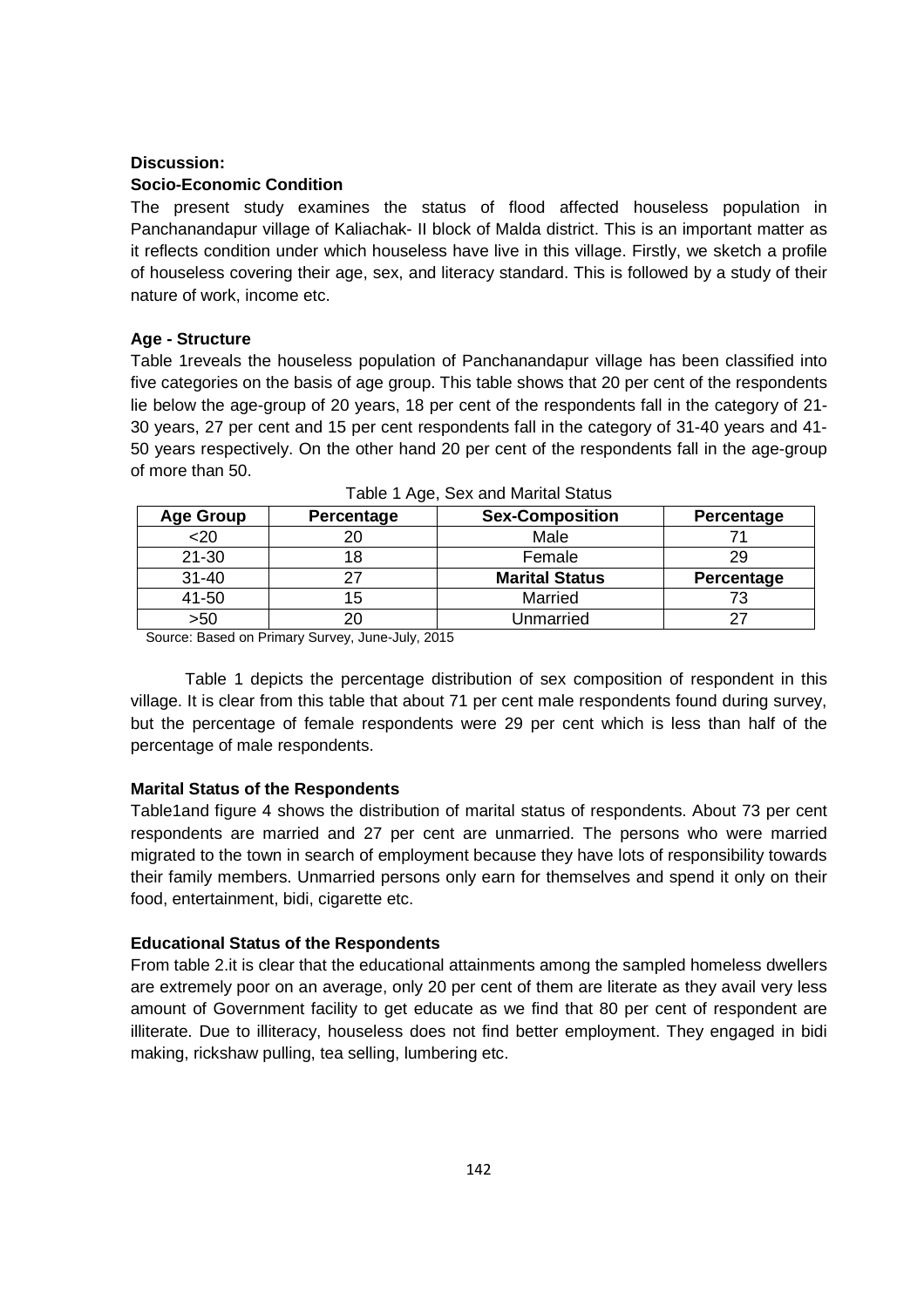## Table 2 Educational Status

| <b>Educational Status</b> | Percentage |  |
|---------------------------|------------|--|
| Illiterate                | 80         |  |
| Literate                  | 20         |  |

Source: Based on Primary Survey, June-July, 2015

## **Occupational Structure of the Respondents**

Table 3 shows occupational structure and migratory status of the respondents. Highest proportions of respondent i.e. 35 per cent of respondents are cultivators. About 25 per cent of them are wage labour, while 23 per cent of them are engaged in bid making. Only 7 per cent of the respondent has the services. Only 5 per cent respondents earn their livelihood by boating in river and business respectively.

| <b>Occupation</b>  | Percentage | <b>Daily Income</b>     | Percentage |
|--------------------|------------|-------------------------|------------|
| Cultivation        | 35         | < 100                   | 25         |
| Wage Labour        | 25         | 100-200                 | 55         |
| <b>Bidi Making</b> | 23         | >200                    | 20         |
| Boat man           | 5          | <b>Migratory Status</b> | Percentage |
| <b>Business</b>    | b          | <b>Within Block</b>     | 64         |
| Service            |            | <b>Outside Block</b>    | 36         |

## Table: 3 Occupational Structures, Daily Income and Migratory Status

Source: Based on Primary Survey, June-July, 2015

## **Daily Income of the Respondents**

The average income of the respondents is low as most of them were engaged in primary activities as well as informal sectors. Their daily earnings range between less than Rs. 100 and more than Rs. 200. Their income depends on the nature of their occupation. 25 per cent of the respondent earned less than RS. 100 per day while 55 per cent of the sampled dweller earned in between RS. 100- 200 per day. Remaining 20 per cent of them earned more than Rs. 200 in a day.

## **Migratory Status of the Respondents**

Most of the respondent i.e. 64 per cent respondents were migrated within the block due to loss of their properties in flood, whereas only 36 per cent were migrated outside the block. It is observed that the people of Panchanandapur village migrated to neighbouring villages like Babla, Motahabari, Uttar Lakshmipur, Gangarampur etc. as those villages have the better facility in terms of accessibility. They temporary construct their houses in the vacant land of the Government or along the road side.The losses and erosion caused by the frequent floods have compelled the rural people to displace from their birth place to the other safer places outside the block like Kaliachak-I block, Kaliachak-III block, Malda Town, Malda Railway Station etc., as it offers the safest refugee areas and reflect more new resettlement and it offers more earning opportunities to the resettled families.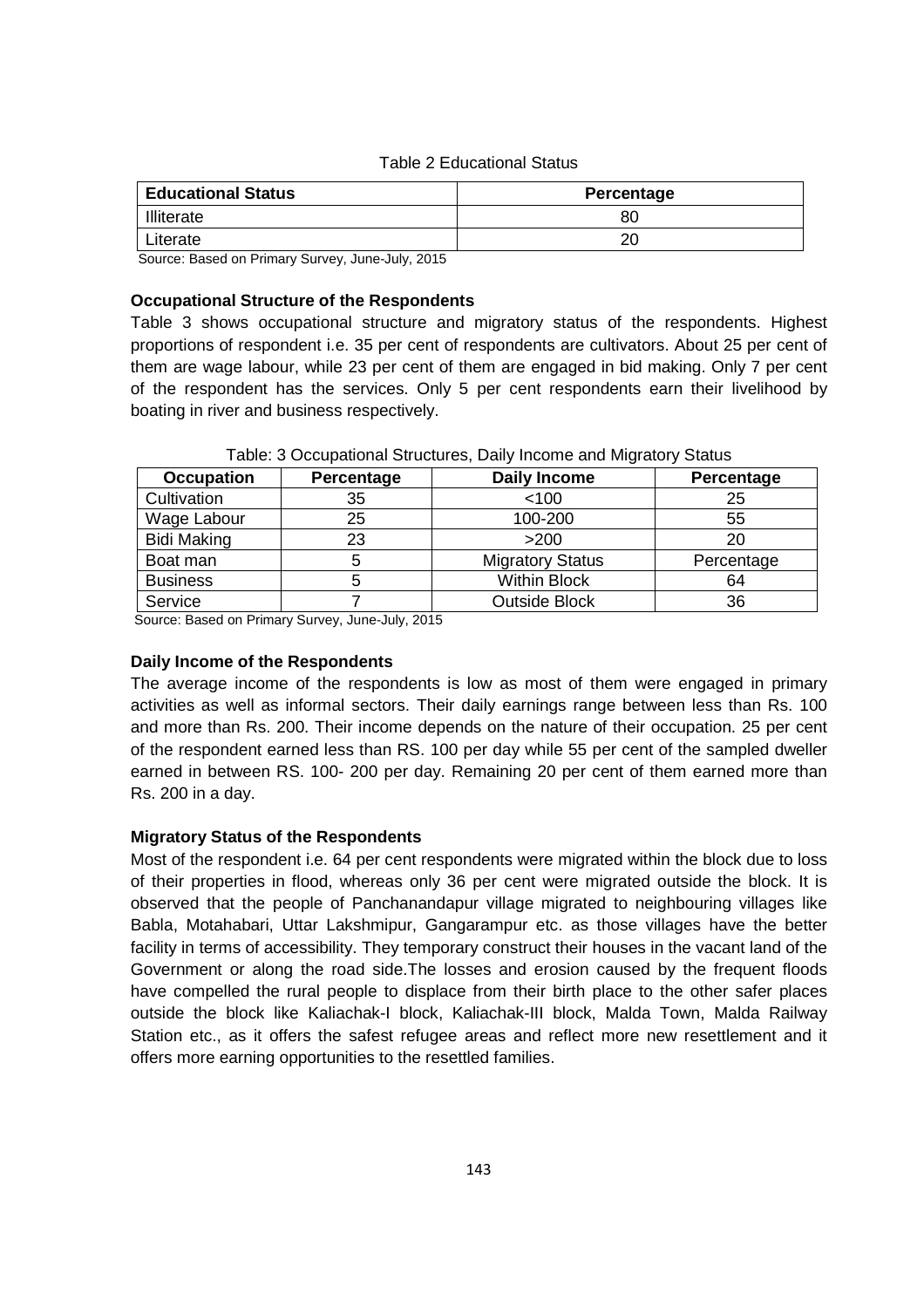## **Losses of Resources Caused by Flood**

Flood is a natural phenomenon. But it is widely evident that the flood experience and increased the destitution of resources. During survey it is found that 44 per cent respondents lost their agricultural land, 38 per cent of lost their houses and 18 per cent respondent lost their other resources like life, livestock, properties etc (Table 4).

| Losses by flood               | Percentage |  |
|-------------------------------|------------|--|
| <b>Agricultural Land Loss</b> |            |  |
| House Loss                    |            |  |
| <b>Other Loss</b>             |            |  |

Table 4 Losses of Resources Caused by Flood

Source: Based on Primary Survey, June-July, 2015

## **Conclusion**

Panchanandapur village is situated along the bank of Ganga River, so that flood is a frequent phenomenon in this village. Flood has its virtuous as well as cruel affect which compel them to become houseless. During this situation the basic amenities are totally lacking, family income is low, most of the family members illiterate and because of these have different outlook towards life. Problem faced by houseless people are poverty, unemployment, illiteracy, health problem, lack of food availability etc. Thus, the fact emerges that the flood affected houseless population in the study area are socio as well as economically very poor and backward. The study explains that juvenile and senile dependency was a common feature of houseless population. Most of the households are very poor had hardly have any savings and given the amount of relief being so small and their land, in most cases, which is the main source of their livelihood being lost, they find it difficult to maintain their basic food security. From the above discussion it is clear that only 20 per cent of them are literates, sex composition is roughly balanced, they are employed mostly in low-income informal activities. It is also observed that they have very poor income having daily income of less than Rs. 100 and only 20 per cent of them have Rs. 200 and above. Thus, they can save a little and often suffer from malnutrition. So we think it is the right time to think about them and need immediate attention for Government as well as Researchers.

## **Recommendations**

The homeless population in the study area are evidently socially and economically poor and backward. Their life can be changed and upgraded with the following recommendations:

- Construction of dams should be considered to trap the excess water. This could also be used for irrigation purpose.
- The relevant authorities should delineate flood affected areas, and temporarily shelter should be timely provided to the flood affected people.
- Government and key stakeholders should be engaged the communities and local authorities in making them aware about flood risk in view of the climate variability.
- Construction of canals into the main Ganga and Pagla River.
- There should be a deliberate policy to compel people of Panchanandapur to build houses using durable materials and away from the flood prone areas.